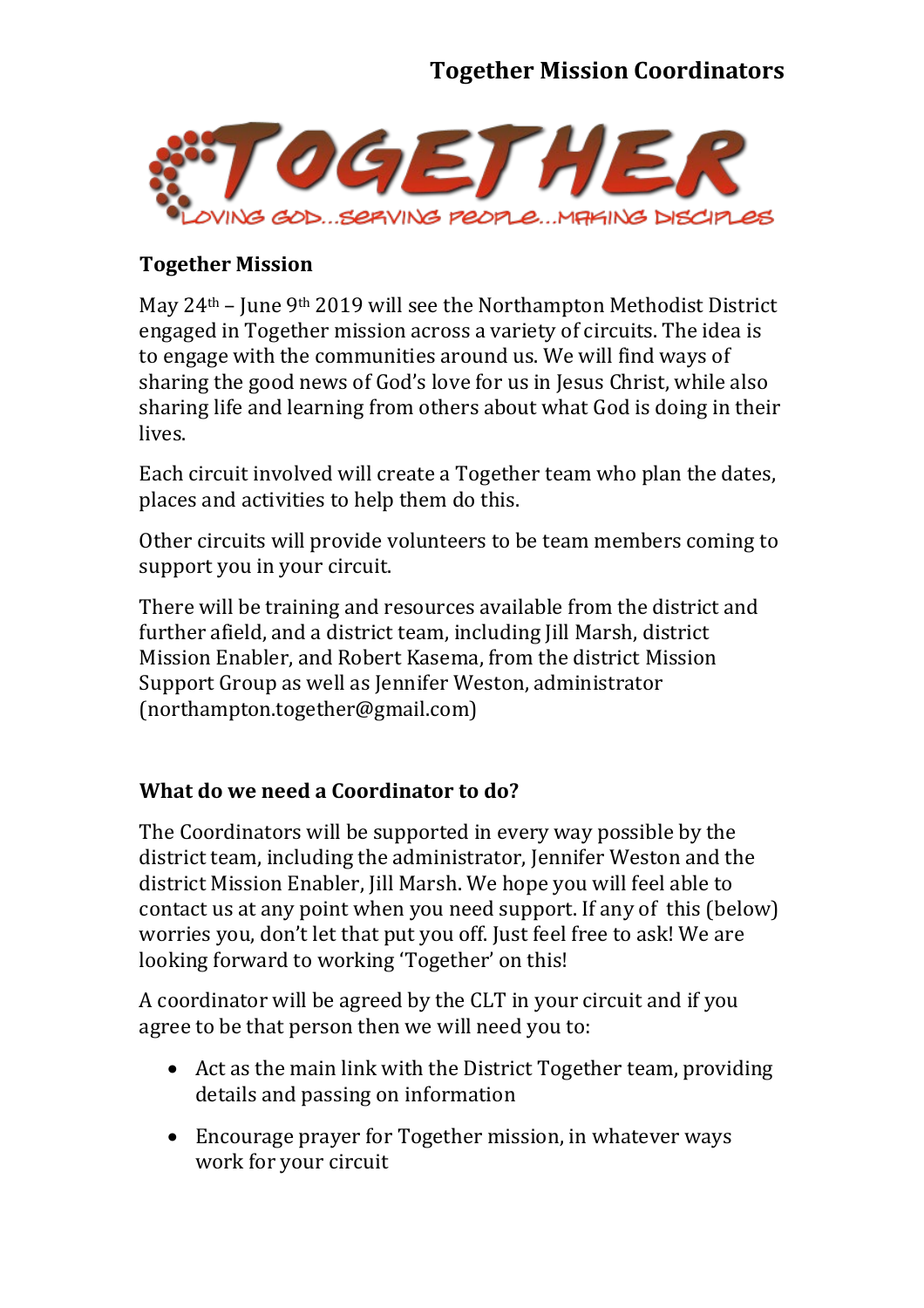- Promote Together mission across the circuit, including prayer for this
- Coordinate other interested people, so that your circuit can come to a joint agreement about the format and dates for your circuit's 'Together Mission'
- Coordinate the local circuit Together team, including helping them to work well together\*
- Act as the link with the visiting Together mission team from another circuit
- Encourage people in the circuit to offer to be part of a mission team serving a different circuit, where that is appropriate

\*A circuit team might need an administrator, or a 'chair' or a safeguarding person, but this doesn't all need to be you. Your role will be to coordinate the team.

Once you know who your coordinator will be please the complete the following details:

Circuit:

Address

Telephone – Landline